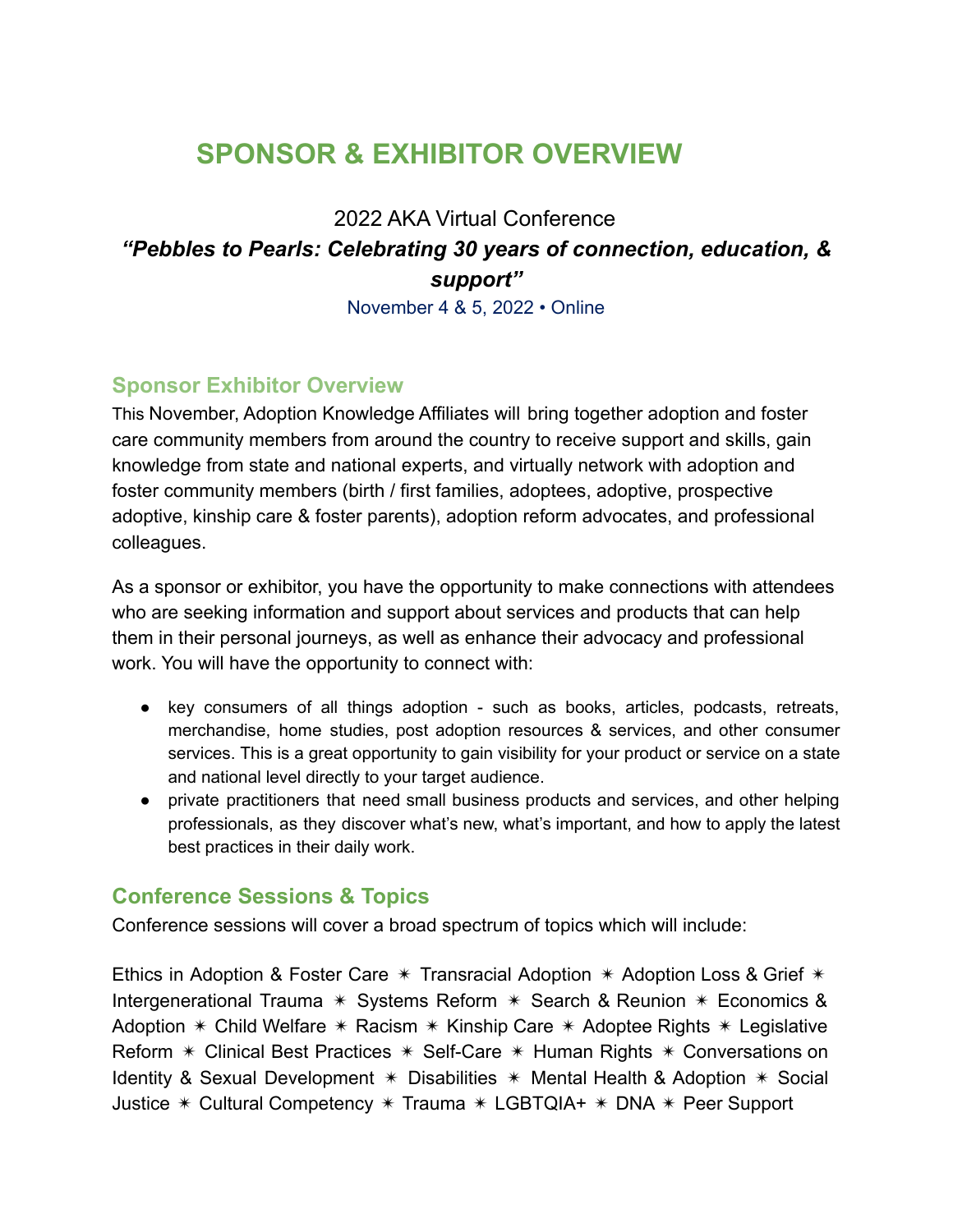## **ATTENDEE SNAPSHOT:**



| <b>The Adoption Professional</b><br><b>Licensed Social Workers</b><br><b>Licensed Practicing Counselors</b><br>Marriage & Family Therapists<br>Psychologists<br>$\bullet$<br><b>Adoption Placement Therapists</b><br>Case Managers<br><b>Adoption Reform and Child</b><br>$\bullet$<br><b>Welfare Advocates</b><br>Peer Support Workers<br><b>Genetic Genealogists</b><br><b>Adoption Media Producers</b><br>(i.e. podcastors, writers,<br>bloggers, documentarians) | <b>Places of employment include:</b><br><b>Educational Institutions</b><br>Government/Publicly funded<br>agencies<br>Mental Health organizations<br><b>Media Production Companies</b><br><b>Private Enterprise</b><br>Nonprofits, Non-governmental<br>organizations<br>Therapeutic Private practice<br>Social services<br><b>Adoption Agencies</b><br>Home Study Agencies<br><b>Adoptive and Foster Family</b><br><b>Support Services</b> |
|----------------------------------------------------------------------------------------------------------------------------------------------------------------------------------------------------------------------------------------------------------------------------------------------------------------------------------------------------------------------------------------------------------------------------------------------------------------------|-------------------------------------------------------------------------------------------------------------------------------------------------------------------------------------------------------------------------------------------------------------------------------------------------------------------------------------------------------------------------------------------------------------------------------------------|
| <b>Adoption Community Members</b>                                                                                                                                                                                                                                                                                                                                                                                                                                    | <b>Reasons for Attending</b>                                                                                                                                                                                                                                                                                                                                                                                                              |
| Adoptee /Adopted Person                                                                                                                                                                                                                                                                                                                                                                                                                                              | Peer Support                                                                                                                                                                                                                                                                                                                                                                                                                              |

- Birth /First Parent
- Extended Birth Family
- Adoptive Parents
- Extended Adoptive Family
- Foster Parents
- Prospective Adoptive & Foster Parents
- Search Angels
- Genetic Genealogists
- Peer Support
- Education
- Personal Growth & Development
- Therapeutic Recommendations
- Resource Materials
- Books, Art, etc.
- Self Care
- Community
- Search & Reunion Resources
- Learn Best Practices in Adoption
- Expertise and Latest Research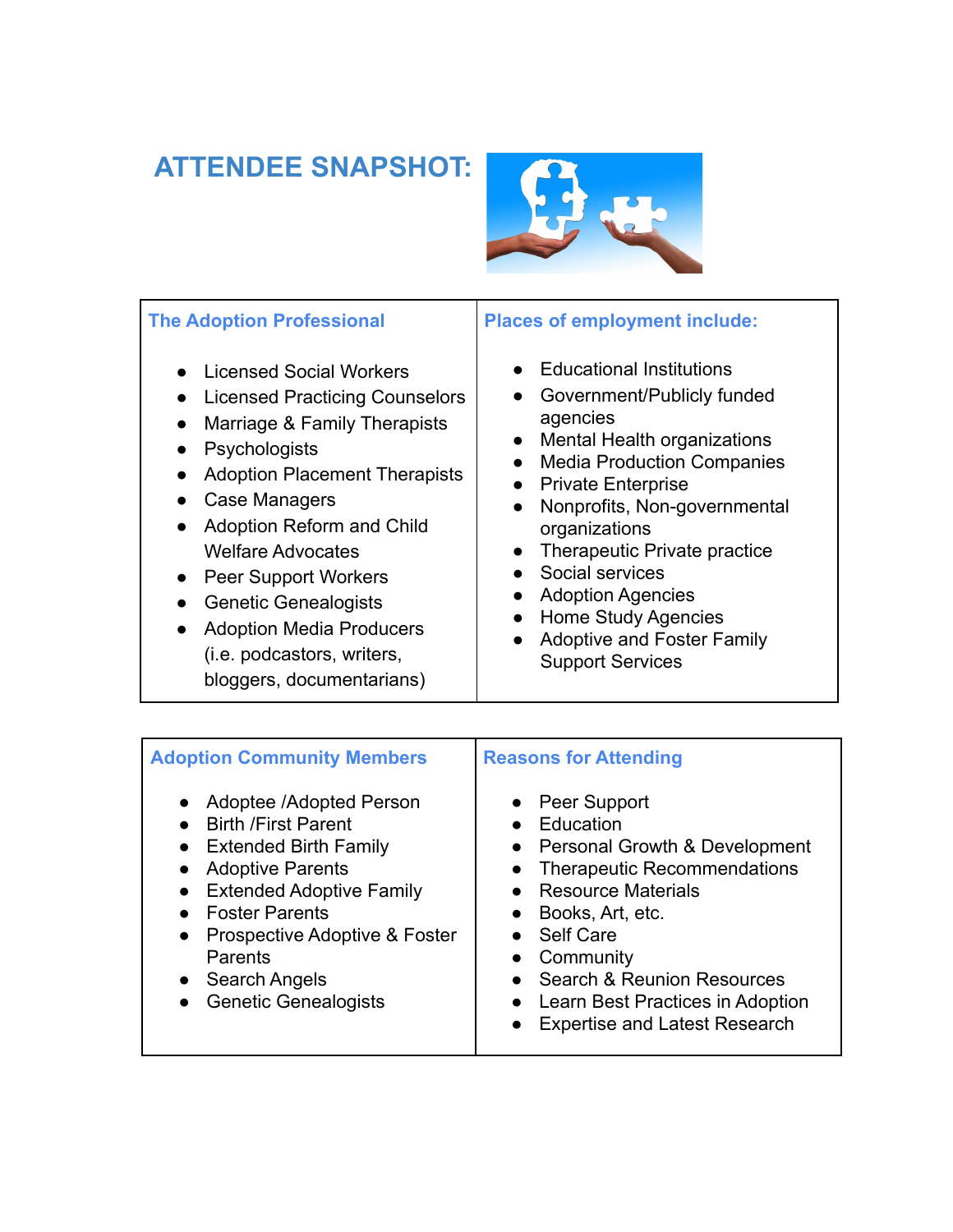# **Sponsor & Exhibitor Packages**



#### **By co-sponsoring at the \$550 level, your organization will be an integral part of our conference with an opportunity to have:**

- Your organization listed as a co-sponsor in our promotional materials
- Your organization name and website url in our virtual exhibit hall.
- A 1/6 page advertisement in the digital conference program.
- Two complimentary conference registrations for your staff or board members.
- One complimentary yearly AKA agency membership (includes 4 members from your agency).
- A listing in our promotional conference materials.
- Recognition on our website.
- Recognition for one year in our quarterly newsletter.
- Flyers available for distribution to your clients and staff.
- Marketing materials and promotional items in our "virtual conference bags" for our attendees.
- Shout outs & "Mentions" during our opening and closing remarks at the conference & on our social media platforms (FB, IG, LinkedIn, Twitter)

#### **By sponsoring at the \$1,000 level, your organization will include all of the benefits above, plus:**

- Prominent placement of your organizational logo showcasing your organization as a sponsor at our virtual two-day conference.
- Two additional (four total) complimentary conference registrations.
- A Half page advertisement in the conference digital program (in place of the 1/6 page ad) with your website's hyperlink.
- Your logo on AKA's website and virtual conference platform with your website's hyperlink.
- Recognition in our sponsors section for one year in our newsletter
- An article highlighting your organization in our member newsletter newsletter, The AKA Connection.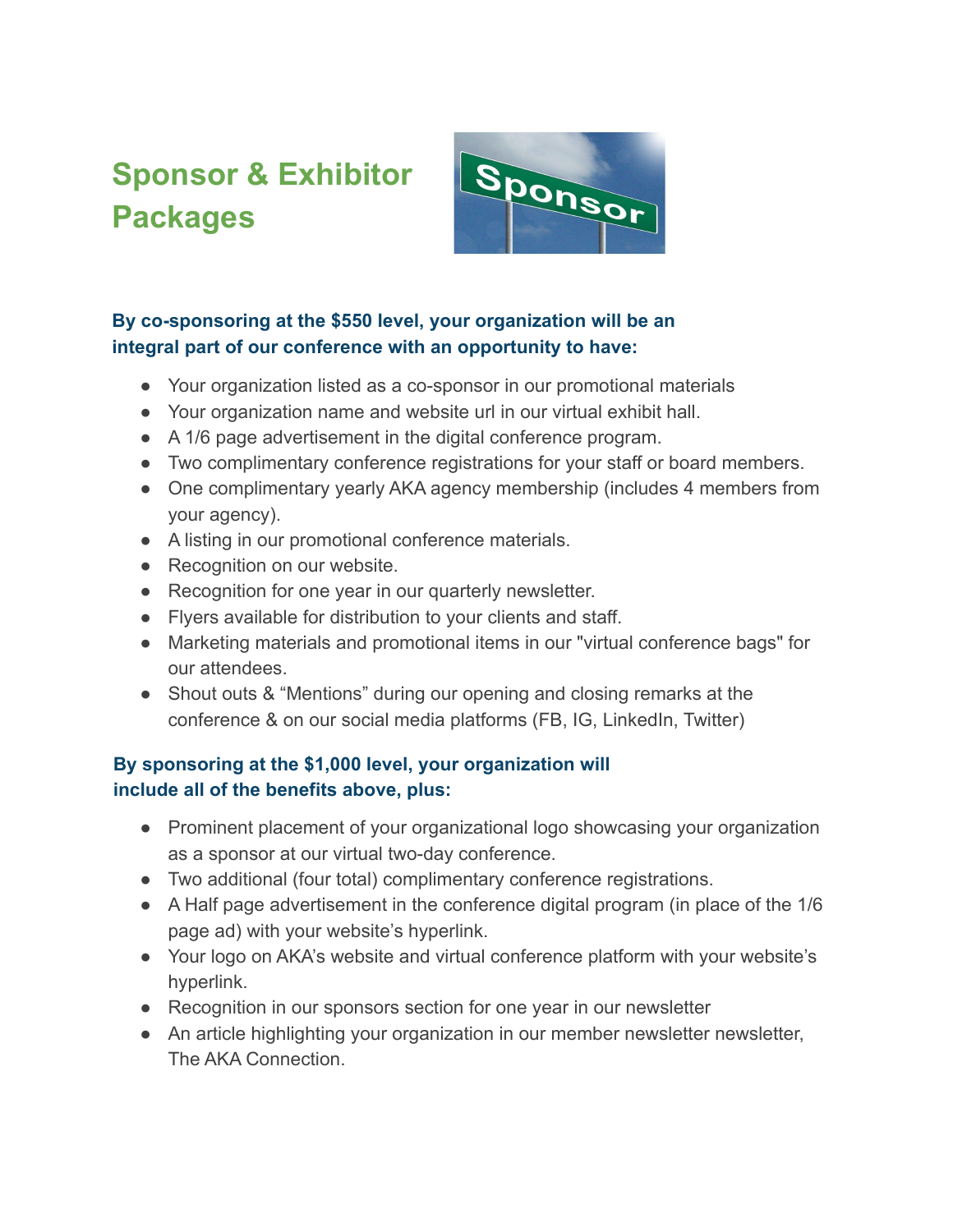#### **Virtual Exhibitor Booth:**

- Exhibitor Hall "virtual booths" can be purchased for \$175.
- Includes Organizational listing with your website hyperlink on the conference program section of the website
- Listing on AKA Website as a 2021 conference supporter for 1 full year
- "Mentions" during our opening and closing remarks at the conference & on Social Media

• Add \$25 to all sponsorship levels after September 30, 2022.

#### **Advertise in the Conference Online Digital Program:**

- Full Page Ad: \$300
- Half Page Ad: \$188
- Promo material in virtual conference bag: \$75
- Sixth Page Ad: \$75
- Business Card Ad: \$40
- Personal Tribute Ad: \$38

#### *To expedite registration, reserve and pay for your sponsorship or exhibit booth online! Go to:*

*[https://www.adoptionknowledge.org/showcase-your-organization--tribute.html.](https://www.adoptionknowledge.org/showcase-your-organization--tribute.html)*

*#####*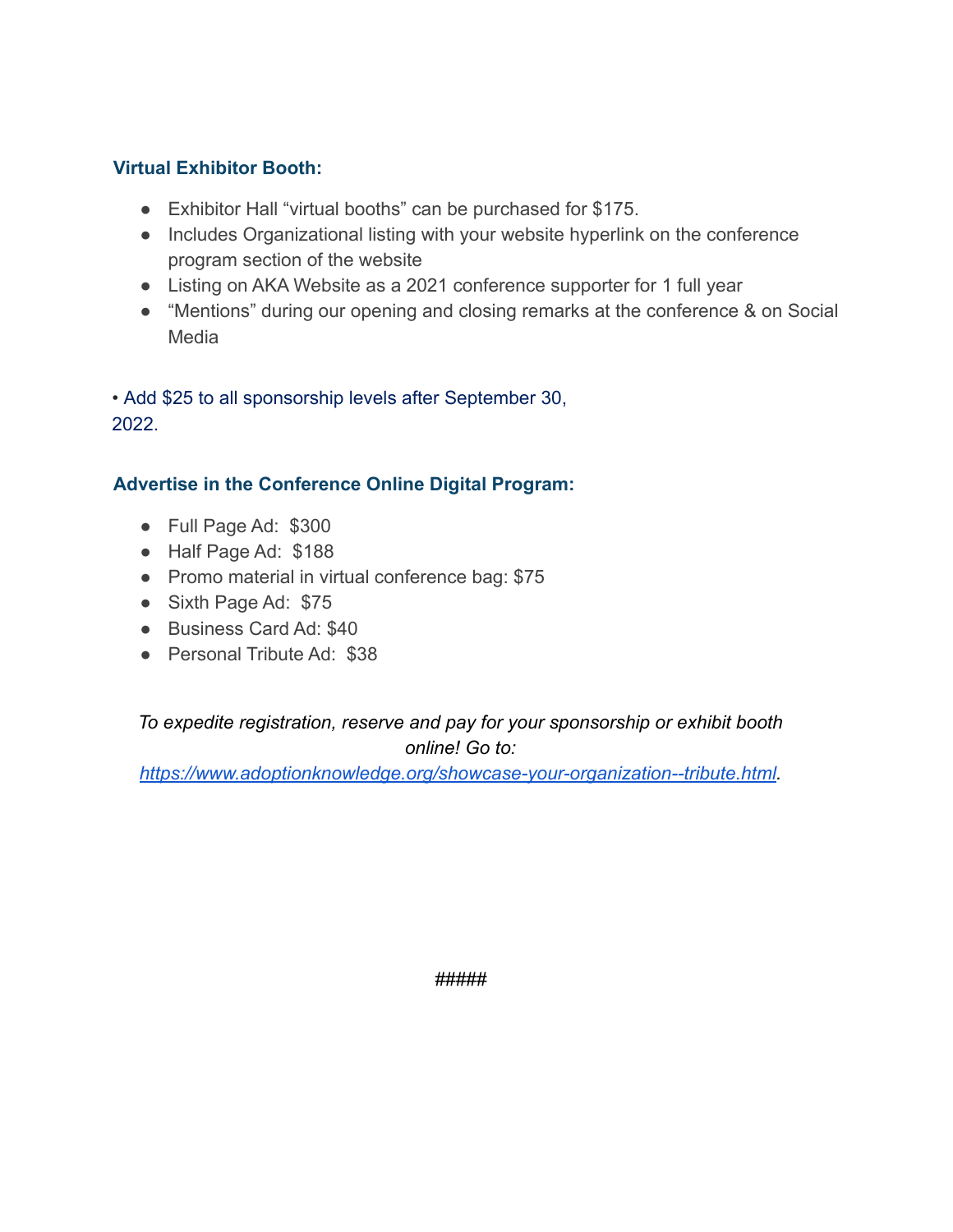### **Regulations & Cancellation Policy**

2022 AKA Virtual Conference "Pebbles to Pearls: Celebrating 30 years of connection, education, & support" November 4th & 5th, 2022 • Online

*To expedite registration, reserve and pay for your sponsorship or exhibit booth online! Go to: [https://www.adoptionknowledge.org/showcase-your-organization--tribute.html.](https://www.adoptionknowledge.org/showcase-your-organization--tribute.html)*

The following rules and regulations are a part of the agreement between *AKA and the Sponsor/Exhibitor.* Exhibit management subcommittee reserves the right to render all reasonable interpretations and decisions, should questions arise, and to establish further regulations as may be deemed necessary to the general success and well-being of the conference. Exhibit management subcommittee's decisions and interpretations shall be accepted as final in all cases.

1. CONTRACT & PAYMENT FOR SPACE: **Reservations must be accompanied by a deposit of at least 1⁄2 of the payment for the total amount of the sponsorship or advertisement. Checks should be made payable to AKA, if not submitting payment online. Complimentary registrations must be used for employees of the exhibitor, unless express permission from AKA is granted for transfer. If agreement is submitted after September 15 2022, a \$50 late fee will be charged.**

**2.** CANCELLATION POLICY: To process a refund, AKA must receive a written notice of cancellation. If AKA receives notice of cancellation more than 45 days prior to the Conference dates, AKA will refund the sponsorship / exhibitor fee(s) minus a 25% processing fee; if cancellation occurs less than 45 days prior to the Conference dates, the processing fee will be 50%. **No refunds will be made for cancellations less than 30 days prior to the Conference dates.** If an installment plan was approved and a cancellation is requested at any time, a 50% processing fee will apply. **Complimentary registrations will be invalid if qualifying sponsorship is canceled.**

3. ACCEPTABILITY OF EXHIBITS: All exhibitor content must serve the interests of the members of AKA and 2022 conference attendees and shall be operated in a way that will not detract from other exhibits or the conference. AKA reserves the right to refuse any exhibitor, which it deems objectionable to its purpose. AKA also reserves the right to require the withdrawal of any exhibit, which it believes to be injurious to the purpose of the organization. This agreement shall be construed under and in accordance with the laws of the State of Texas. All obligations of the parties created hereunder are performable via email or mail to PO Box 4082, Austin, TX 78765.

4. This agreement shall be binding upon and inure to the benefit of the parties hereto and their